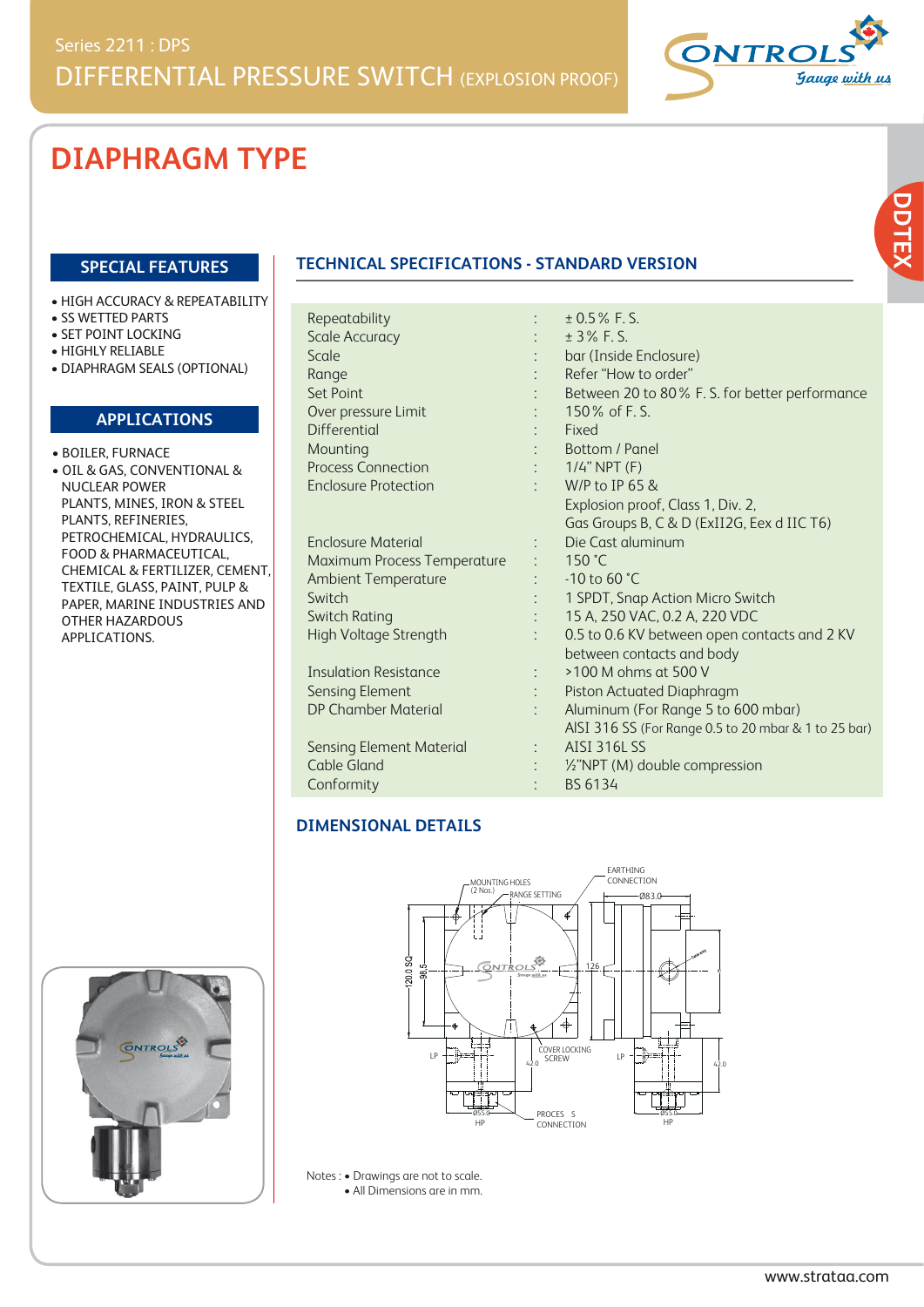## Series 2211 : DPS DIFFERENTIAL PRESSURE SWITCH (EXPLOSION PROOF)

**DIAPHRAGM TYPE**





**DDTEX**